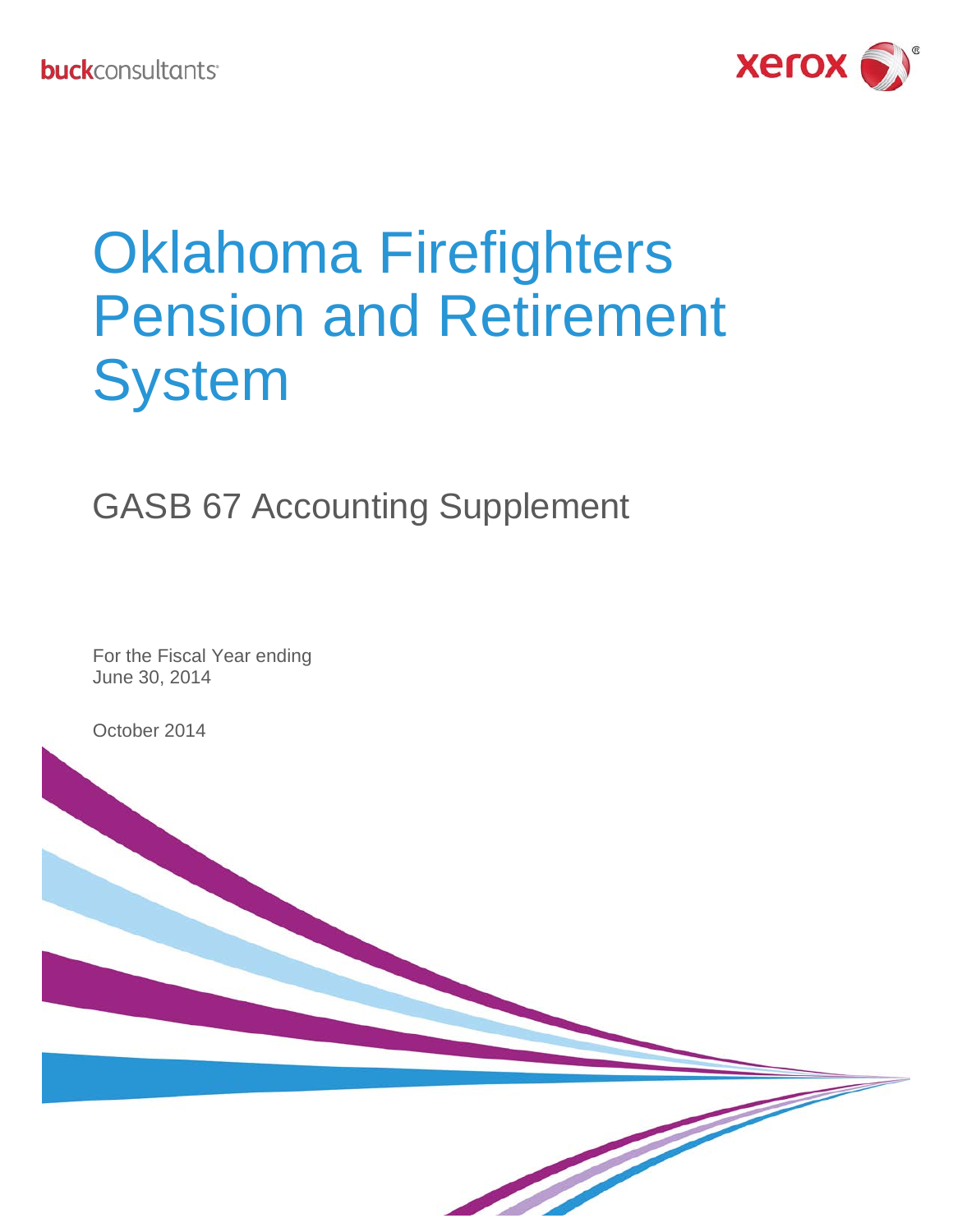

**David Kent** *Director, Retirement*

Buck Consultants LLC 14911 Quorum Drive Suite 200 Dallas, TX 75254-7534

david.kent@xerox.com tel 972.628.6800 fax 972.628.6801

Mr. Robert E. Jones, Jr. Executive Director Oklahoma Firefighters Pension and Retirement System 4545 North Lincoln Blvd., Suite 265 Oklahoma City, OK 73105

Dear Mr. Jones:

October 2014

Buck Consultants, LLC (Buck) was retained to complete this actuarial valuation of the Oklahoma Firefighters Pension and Retirement System. This report presents the results of the GASB 67 accounting valuation for the fiscal year ending June 30, 2014.

#### **Purpose of this Report**

The Board of Trustees of the Fund may use this report for the review of the operation of the plan, and in the preparation of the plan's audited financial statements.

Use of this report for any other purpose or by anyone other than the Board may not be appropriate and may result in mistaken conclusions because of failure to understand applicable assumptions, methods, or inapplicability of the report for that purpose. No one may make any representations or warranties based on any statements or conclusions contained in this report without Buck Consultants' written consent.

Future actuarial measurements may differ significantly from current measurements due to plan experience differing from that anticipated by the economic and demographic assumptions, increases or decreases expected as part of the natural operation of the methodology used for these measurements, and changes in plan provisions or applicable law. An analysis of the potential range of such future differences is beyond the scope of this report.

#### **Recent Guidance**

This report reflects information required pursuant to GASB Statement No. 67, which was issued in 2012. This standard came into effect for the fiscal year that ended June 30, 2014 and will continue to apply for future fiscal years. The corresponding standard covering employers' accounting and financial reporting (GASB Statement No. 68) will be implemented for fiscal years beginning after June 15, 2014.

#### **Data Used**

Buck performed the valuation using participant and financial data supplied by the Board of Trustees. Buck did not audit the data, although they were reviewed for reasonableness and consistency with the prior year data. The results of the valuation are dependent on the accuracy of the data.

#### **Actuarial Certification**

The Board of Trustees selected the actuarial methods and assumptions used in this valuation. The Board has sole authority to determine the expected investment return and other actuarial assumptions. In our opinion, the actuarial assumptions used are appropriate for purposes of the valuation and are reasonably related to the experience of the Fund and to reasonable long-term expectations.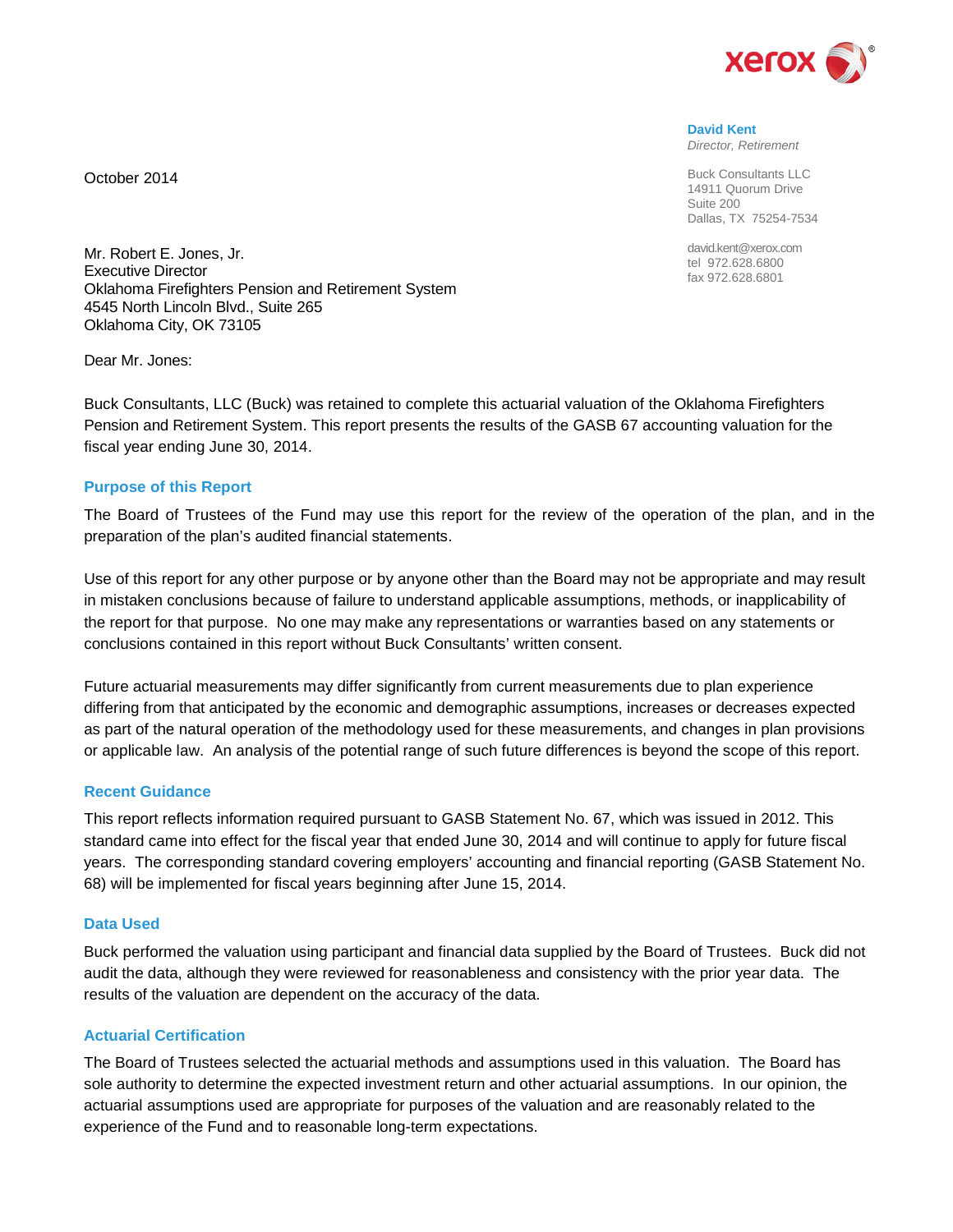

Mr. Robert E. Jones, Jr. September 2014

This report was prepared under the supervision of David Driscoll and David Kent. They are Fellows of the Society of Actuaries and Members of the American Academy of Actuaries. They meet the Academy's Qualification Standards to issue this Statement of Actuarial Opinion. This report has been prepared in accordance with all applicable Actuarial Standards of Practice and they are available to answer questions about it.

Respectfully submitted,

BUCK CONSULTANTS, LLC

 $K_{-}$ 

David Kent, FSA, EA, MAAA Director, Consulting Actuary

Daniel J. Drivell

David L. Driscoll, FSA, EA, MAAA, FCA Principal, Consulting Actuary

DLD/DK/jac OFP\VAL\2014 GASB.DOCX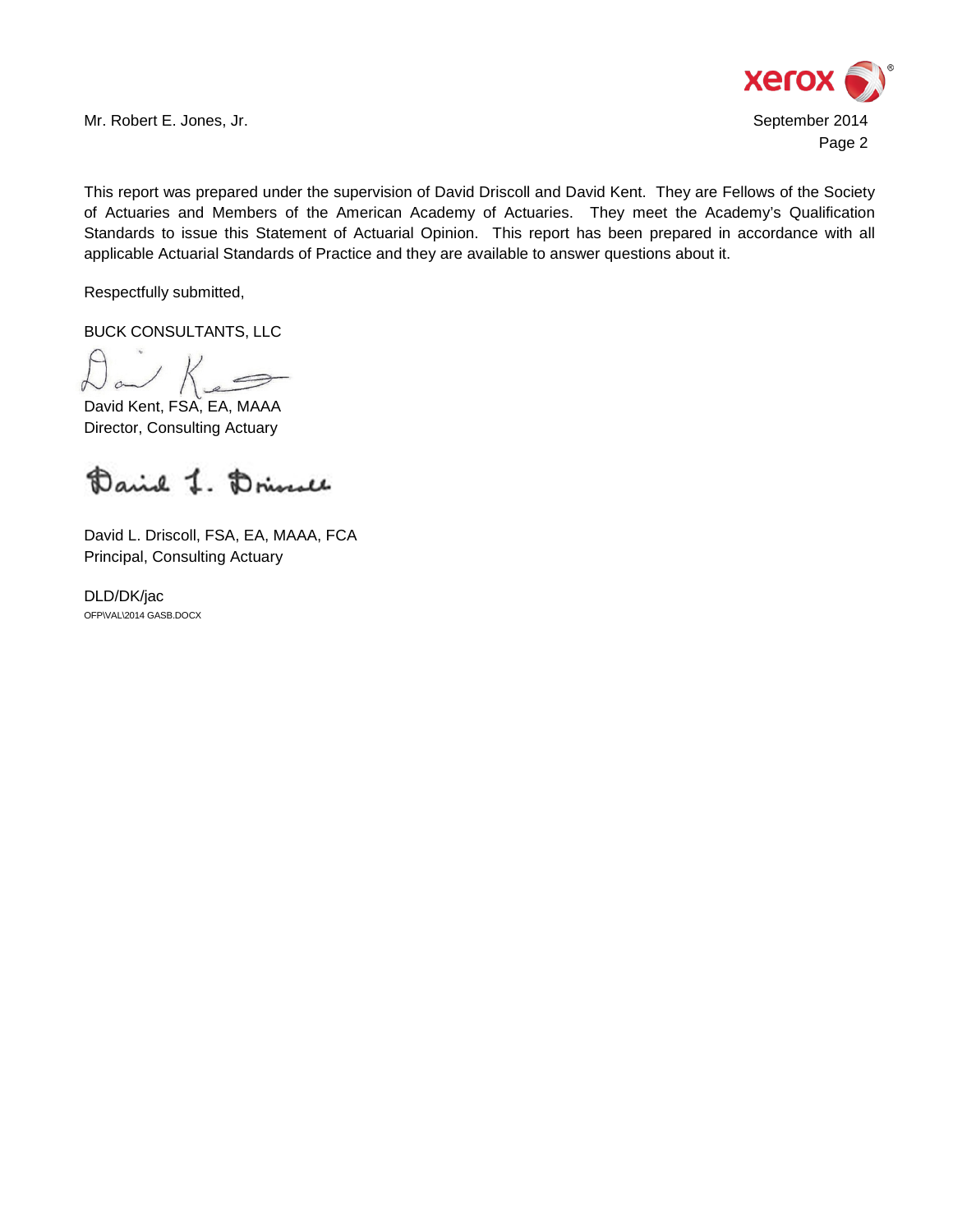

#### **Net Pension Liability**

The components of the net pension liability at June 30, 2014, were as follows:

| Total pension liability                                                       | \$3,225,452,386    |
|-------------------------------------------------------------------------------|--------------------|
| Plan fiduciary net position                                                   | (2, 197, 104, 543) |
| State's net pension liability                                                 | 1.028.347.843      |
| Plan fiduciary net position as a<br>percentage of the total pension liability | 68.12%             |

#### **Actuarial assumptions**

The total pension liability was determined by an actuarial valuation as of June 30, 2014, using the following actuarial assumptions, applied to all periods included in the measurement:

| <b>Actuarial Assumptions</b> |                                                                                                                                               |
|------------------------------|-----------------------------------------------------------------------------------------------------------------------------------------------|
| Inflation                    | 3.00%                                                                                                                                         |
| Investment rate of return    | 7.50%, net of pension plan investment expenses.<br>This is based on an average inflation rate of 3.00%<br>and a real rate of return of 4.50%. |

Please see Section 3 of the July, 1, 2014, funding valuation report for a description of the other assumptions used.

#### **Discount rate**

The discount rate used to measure the total pension liability was 7.50%. The projection of cash flows used to determine the discount rate assumed that the Fund's contributions will continue to follow the current funding policy. Total covered employee payroll is assumed to grow at 4% per year. The total statewide insurance premium tax is assumed to grow at 3% per year. In addition, the allocation of the tax to the System is assumed to be 36% for the entire projection period. The Normal Cost Rate for future members is assumed to be 21.52% for all years. Based on those assumptions, the pension plan's fiduciary net position was projected to be available to make all projected future benefit payments of current plan members for all future years and hence, the blended GASB discount rate is equal to the longterm rate of return of 7.50%. Therefore, the long-term expected rate of return on pension plan investments of 7.50% was applied to all periods of projected benefit payments to determine the total pension liability. The long-term expected rate of return remained at 7.50% to reflect the expected asset allocation.

#### **Sensitivity of the net pension liability to changes in the discount rate**

The following presents the net pension liability, calculated using the discount rate of 7.50%, as well as what the Fund's net pension liability would be if it were calculated using a discount rate that is 1 percentage-point lower (6.50%) or 1-percentage-point higher (8.50%) than the current rate:

|                       | $1\%$           | <b>Current</b>       | $1\%$           |
|-----------------------|-----------------|----------------------|-----------------|
|                       | <b>Decrease</b> | <b>Discount Rate</b> | <b>Increase</b> |
|                       | $(6.50\%)$      | $(7.50\%)$           | $(8.50\%)$      |
| Net Pension Liability | \$1,342,805,189 | \$1,028,347,843      | \$764,710,067   |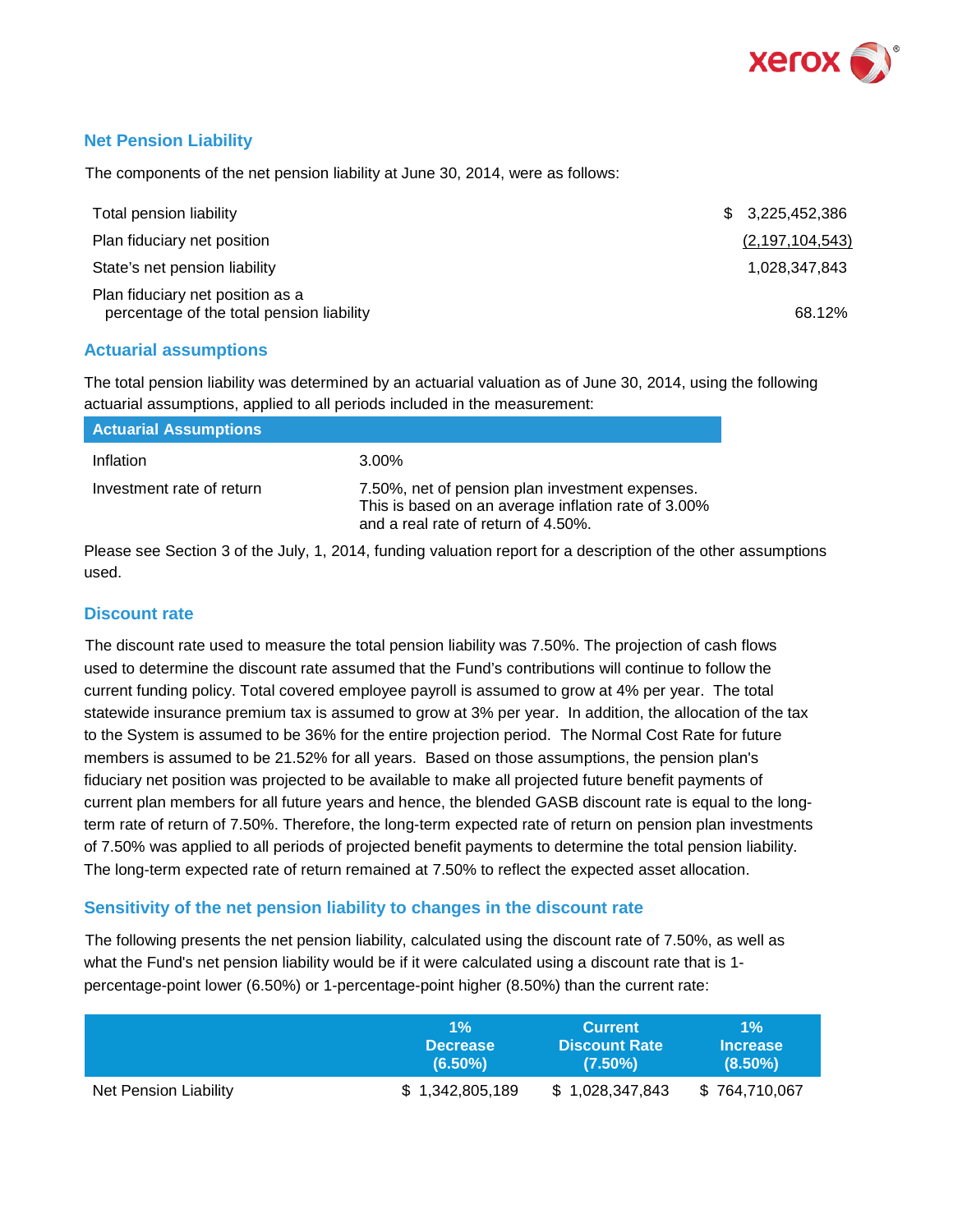

# **Schedule of Changes in the Fund's Net Pension Liability and Related Ratios**

I

|                                                                            | 2014                |
|----------------------------------------------------------------------------|---------------------|
| <b>Total pension liability</b>                                             |                     |
| Service cost                                                               | \$<br>58,783,664    |
| Interest                                                                   | 229,050,716         |
| Changes of benefit terms                                                   | 0                   |
| Differences between expected and actual experience                         | 29,064,592          |
|                                                                            |                     |
| Changes of assumptions                                                     | 0                   |
| Benefit payments                                                           | (173, 344, 947)     |
| Net change in total pension liability                                      | \$<br>143,554,025   |
| Total pension liability-beginning                                          | \$<br>3,081,898,361 |
| Total pension liability-ending (a)                                         | \$<br>3,225,452,386 |
| <b>Plan fiduciary net pension</b>                                          |                     |
| Contributions-employer                                                     | \$<br>115,649,189   |
| Contributions-employee                                                     | 22,057,504          |
| Net investment income                                                      | 335,602,149         |
| Benefit payments, including refunds of employee contributions              | (173, 344, 947)     |
| Administrative expense                                                     | (1,958,101)         |
| Other (Professional services)                                              | 0                   |
| Net change in plan fiduciary net position                                  | \$<br>298,005,794   |
| Plan fiduciary net position-beginning                                      | \$<br>1,899,098,749 |
| Plan fiduciary net position-ending (b)                                     | 2,197,104,543       |
| State's net pension liability-ending (a)-(b)                               | \$<br>1,028,347,843 |
| Plan fiduciary net position as a percentage of the total pension liability | 68.12%              |
| Covered-employee payroll                                                   | \$<br>271,572,339   |
| Net pension liability as a percentage of covered-employee payroll          | 378.66%             |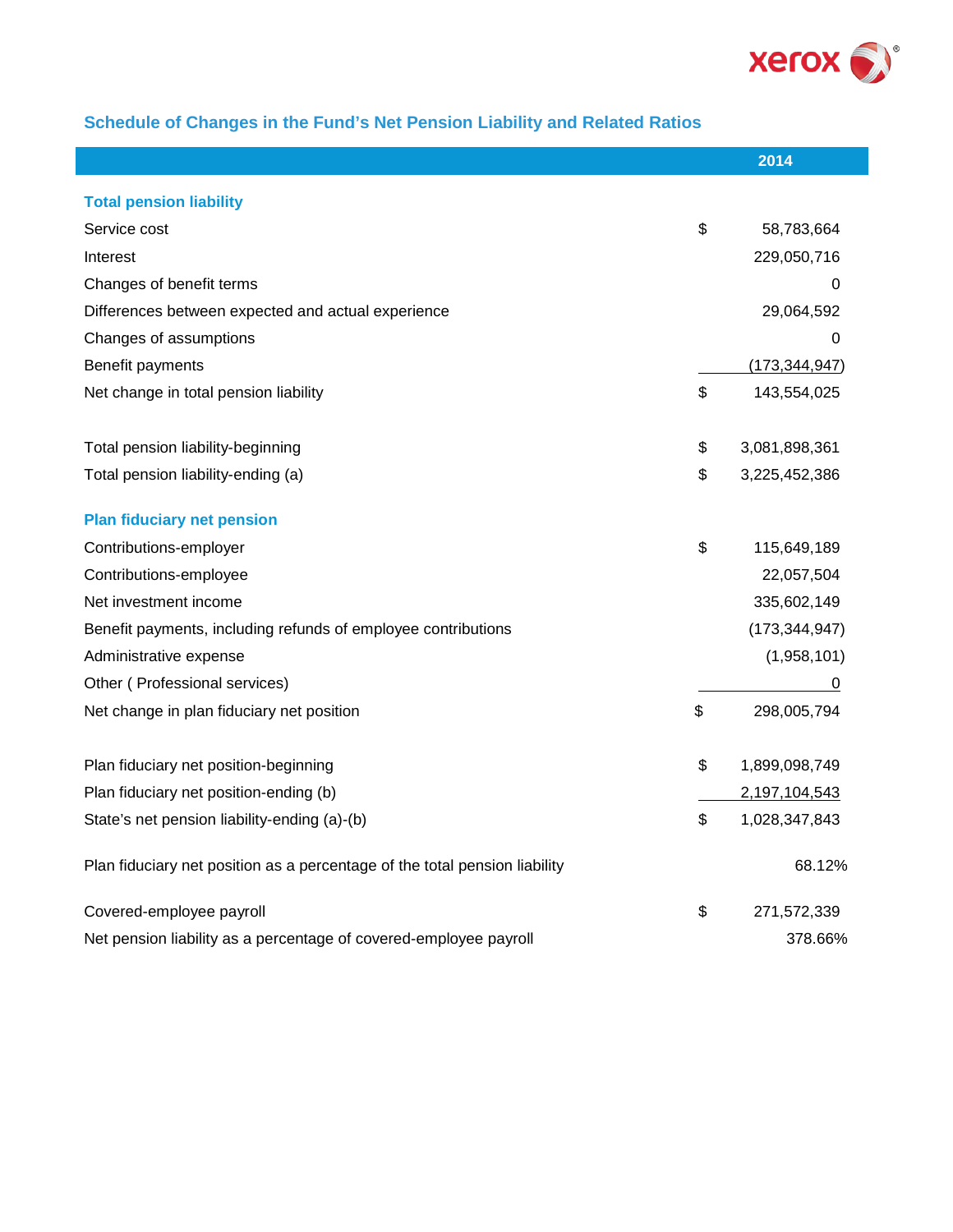

### **Schedule of Fund Contributions**

|                                                                     | 2014          |
|---------------------------------------------------------------------|---------------|
| Actuarially determined contribution                                 | \$162,103,277 |
| Contributions related to the actuarially<br>determined contribution | \$111,064,274 |
| Contribution deficiency (excess)                                    | \$51,039,003  |

#### **Plan membership**

Please see Section 3 of the July, 1, 2014, funding valuation report for a description of the plan membership.

#### **Benefits provided**

Please see Section 3 of the July, 1, 2014, funding valuation report for a summary of plan provisions.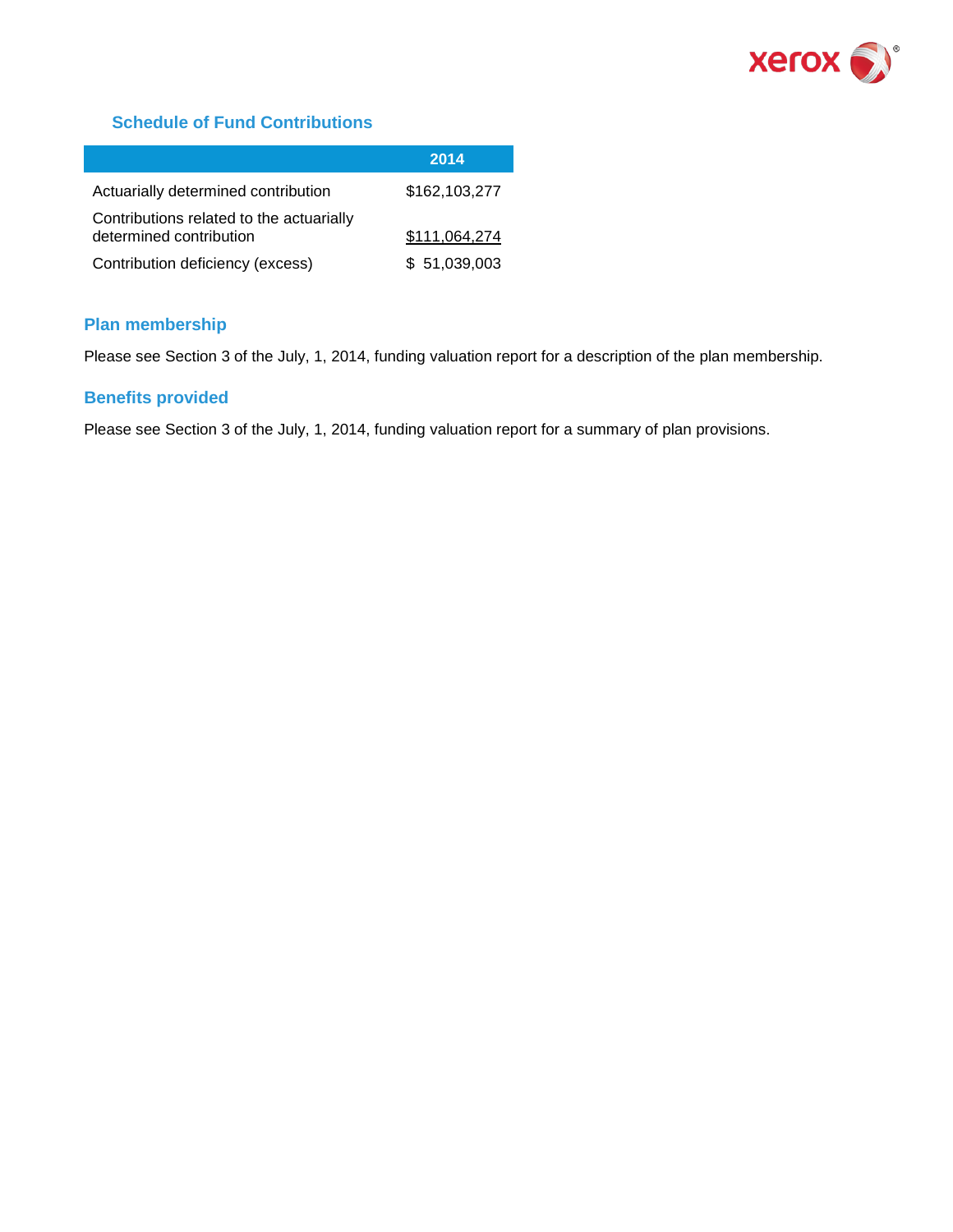

# **Table 1 - Projection of Fiduciary Net Position**

| <b>Fiscal Year</b><br>Ending 6/30 | <b>Beginning Fiduciary</b><br><b>Net Position</b> | <b>Member</b><br><b>Contributions</b> | <b>Employer</b><br><b>Contributions</b> | <b>Benefit</b><br><b>Payments</b> | <b>Expenses</b> | <b>Investment</b><br><b>Earnings</b> | <b>Ending Fiduciary</b><br><b>Net Position</b> |
|-----------------------------------|---------------------------------------------------|---------------------------------------|-----------------------------------------|-----------------------------------|-----------------|--------------------------------------|------------------------------------------------|
| 2014                              | \$1,899,098,749                                   | \$22,009,467                          | \$116,389,638                           | \$194,290,189                     | \$2,988,309     | \$140,264,346                        | \$1,980,483,702                                |
| 2015                              | 1,980,483,702                                     | 22,860,705                            | 121,430,948                             | 205,922,010                       | 3,077,958       | 146, 153, 584                        | 2,061,928,971                                  |
| 2016                              | 2,061,928,971                                     | 22,812,639                            | 124,092,048                             | 218,333,309                       | 3,170,297       | 151,897,786                          | 2,139,227,838                                  |
| 2017                              | 2,139,227,838                                     | 22,735,791                            | 126,796,510                             | 231,507,859                       | 3,265,406       | 157,303,339                          | 2,211,290,213                                  |
| 2018                              | 2,211,290,213                                     | 22,630,288                            | 129,547,077                             | 245,361,080                       | 3,363,368       | 162,291,702                          | 2,277,034,832                                  |
| 2019                              | 2,277,034,832                                     | 22,530,818                            | 132,394,647                             | 259,909,060                       | 3,464,269       | 166,784,338                          | 2,335,371,306                                  |
| 2020                              | 2,335,371,306                                     | 22,375,587                            | 135,255,986                             | 275,931,065                       | 3,568,197       | 170,665,428                          | 2,384,169,045                                  |
| 2021                              | 2,384,169,045                                     | 22,099,897                            | 138,043,899                             | 293,226,083                       | 3,675,243       | 173,776,983                          | 2,421,188,498                                  |
| 2022                              | 2,421,188,498                                     | 21,763,747                            | 140,844,751                             | 311,602,326                       | 3,785,500       | 175,963,487                          | 2,444,372,657                                  |
| 2023                              | 2,444,372,657                                     | 21,404,708                            | 143,713,796                             | 330,751,499                       | 3,899,065       | 177,085,428                          | 2,451,926,025                                  |
| 2024                              | 2,451,926,025                                     | 21,065,046                            | 146,712,907                             | 219,425,672                       | 4,016,037       | 181,844,797                          | 2,578,107,066                                  |
| 2025                              | 2,578,107,066                                     | 20,621,930                            | 149,674,393                             | 228,564,129                       | 4,136,518       | 191,060,173                          | 2,706,762,915                                  |
| 2026                              | 2,706,762,915                                     | 20,075,353                            | 152,601,514                             | 238,256,109                       | 4,260,614       | 200,435,571                          | 2,837,358,630                                  |
| 2027                              | 2,837,358,630                                     | 19,453,603                            | 155,537,000                             | 248,568,991                       | 4,388,432       | 209,930,998                          | 2,969,322,808                                  |
| 2028                              | 2,969,322,808                                     | 18,781,273                            | 158,518,543                             | 259, 197, 502                     | 4,520,085       | 219,517,129                          | 3,102,422,166                                  |
| 2029                              | 3,102,422,166                                     | 18,084,974                            | 161,586,750                             | 270,673,316                       | 4,655,688       | 229,159,364                          | 3,235,924,250                                  |
| 2030                              | 3,235,924,250                                     | 17,312,037                            | 164,672,056                             | 283,227,661                       | 4,795,359       | 238,789,746                          | 3,368,675,069                                  |
| 2031                              | 3,368,675,069                                     | 16,461,625                            | 167,777,107                             | 296,592,561                       | 4,939,220       | 248,331,658                          | 3,499,713,678                                  |
| 2032                              | 3,499,713,678                                     | 15,543,787                            | 170,919,820                             | 311,265,612                       | 5,087,397       | 257,695,730                          | 3,627,520,006                                  |
| 2033                              | 3,627,520,006                                     | 14,425,410                            | 173,919,075                             | 327,192,994                       | 5,240,019       | 266,758,363                          | 3,750,189,841                                  |
| 2034                              | 3,750,189,841                                     | 13,178,378                            | 176,879,053                             | 335,193,640                       | 5,397,220       | 275,721,286                          | 3,875,377,698                                  |
| 2035                              | 3,875,377,698                                     | 11,975,254                            | 180,044,123                             | 342,219,014                       | 5,559,137       | 284,917,967                          | 4,004,536,891                                  |
| 2036                              | 4,004,536,891                                     | 10,841,896                            | 183,454,701                             | 348,430,517                       | 5,725,911       | 294,453,898                          | 4,139,130,958                                  |
| 2037                              | 4,139,130,958                                     | 9,725,965                             | 187,042,563                             | 354,674,270                       | 5,897,688       | 304,403,241                          | 4,279,730,769                                  |
| 2038                              | 4,279,730,769                                     | 8,510,914                             | 190,650,309                             | 361, 342, 533                     | 6,074,619       | 314,784,276                          | 4,426,259,116                                  |
| 2039                              | 4,426,259,116                                     | 7,259,121                             | 194,369,589                             | 367,826,708                       | 6,256,858       | 325,619,289                          | 4,579,423,549                                  |
| 2040                              | 4,579,423,549                                     | 6,137,661                             | 198,437,851                             | 373,229,995                       | 6,444,564       | 337,009,257                          | 4,741,333,759                                  |
| 2041                              | 4,741,333,759                                     | 5,068,839                             | 202,752,195                             | 377,329,634                       | 6,637,901       | 349,113,953                          | 4,914,301,211                                  |
| 2042                              | 4,914,301,211                                     | 4,103,207                             | 207,388,293                             | 379,934,548                       | 6,837,038       | 362,118,416                          | 5,101,139,541                                  |
| 2043                              | 5,101,139,541                                     | 3,252,185                             | 212,367,544                             | 383,153,911                       | 7,042,149       | 376, 157, 204                        | 5,302,720,414                                  |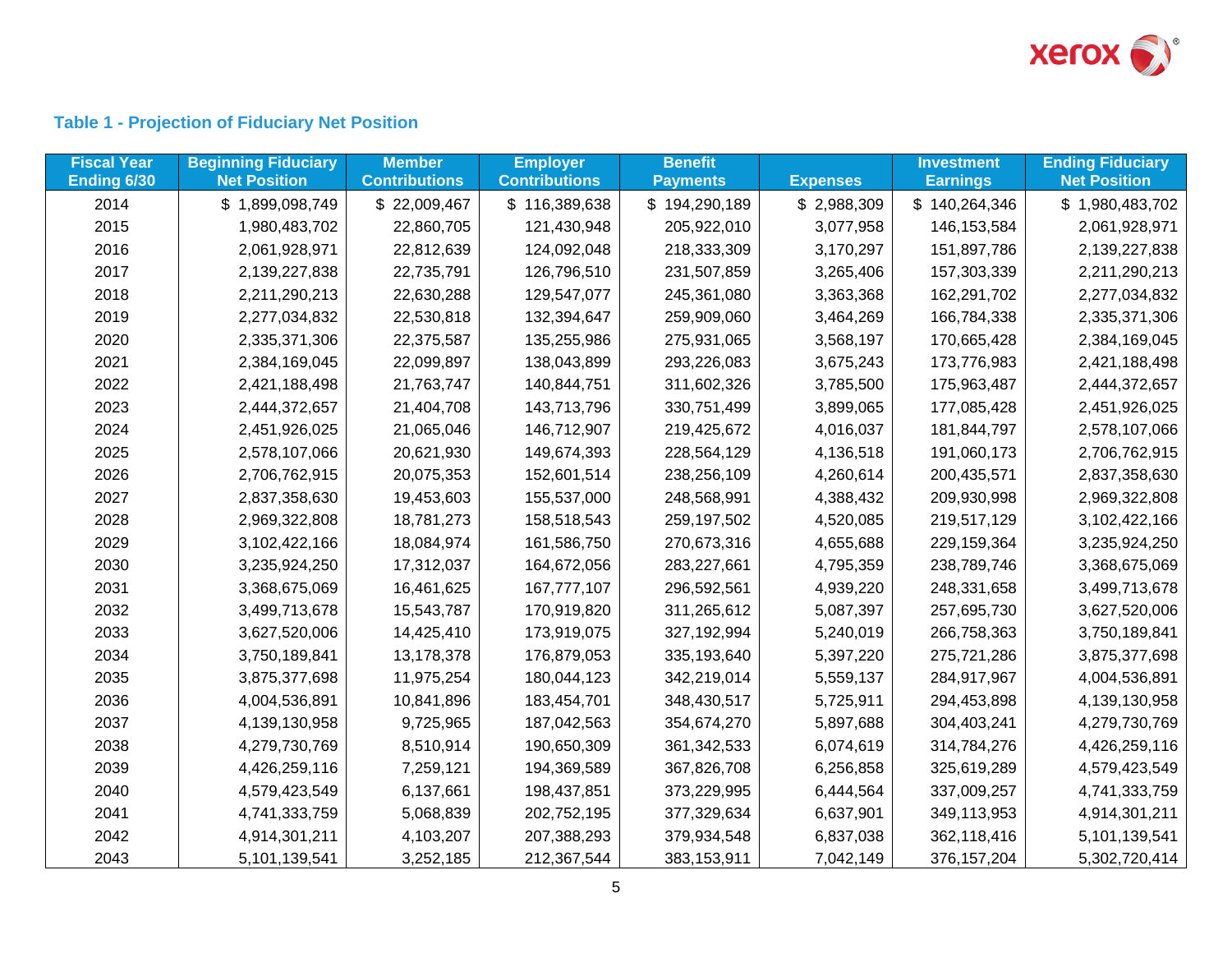

# **Table 1 - Projection of Fiduciary Net Position**

| <b>Fiscal Year</b><br>Ending 6/30 | <b>Beginning Fiduciary</b><br><b>Net Position</b> | <b>Member</b><br><b>Contributions</b> | <b>Employer</b><br><b>Contributions</b> | <b>Benefit</b><br><b>Payments</b> | <b>Expenses</b> | <b>Investment</b><br><b>Earnings</b> | <b>Ending Fiduciary</b><br><b>Net Position</b> |
|-----------------------------------|---------------------------------------------------|---------------------------------------|-----------------------------------------|-----------------------------------|-----------------|--------------------------------------|------------------------------------------------|
| 2044                              | 5,302,720,414                                     | 2,430,903                             | 217,577,566                             | 384,075,523                       | 7,253,413       | 391,395,658                          | 5,522,795,605                                  |
| 2045                              | 5,522,795,605                                     | 1,762,868                             | 223,196,038                             | 382,222,229                       | 7,471,015       | 408,143,812                          | 5,766,205,079                                  |
| 2046                              | 5,766,205,079                                     | 1,326,466                             | 229,338,045                             | 379,419,497                       | 7,695,145       | 426,704,564                          | 6,036,459,512                                  |
| 2047                              | 6,036,459,512                                     | 976,193                               | 235,807,411                             | 377,433,636                       | 7,925,999       | 447,263,587                          | 6,335,147,068                                  |
| 2048                              | 6,335,147,068                                     | 514,726                               | 242,336,068                             | 375,890,237                       | 8,163,779       | 469,936,635                          | 6,663,880,481                                  |
| 2049                              | 6,663,880,481                                     | 73,566                                | 249,113,578                             | 371,271,273                       | 8,408,692       | 494,986,021                          | 7,028,373,681                                  |
| 2050                              | 7,028,373,681                                     |                                       | 256,629,891                             | 364,798,387                       | 8,660,953       | 522,826,124                          | 7,434,370,356                                  |
| 2051                              | 7,434,370,356                                     |                                       | 264,483,035                             | 357,065,832                       | 8,920,782       | 553,840,205                          | 7,886,706,982                                  |
| 2052                              | 7,886,706,982                                     |                                       | 272,577,945                             | 348,176,827                       | 9,188,405       | 588,380,980                          | 8,390,300,675                                  |
| 2053                              | 8,390,300,675                                     |                                       | 280,922,118                             | 338,464,085                       | 9,464,057       | 626,805,251                          | 8,950,099,902                                  |
| 2054                              | 8,950,099,902                                     |                                       | 289,523,290                             | 326,257,699                       | 9,747,979       | 669,545,915                          | 9,573,163,429                                  |
| 2055                              | 9,573,163,429                                     |                                       | 298,389,437                             | 313,612,060                       | 10,040,418      | 717,057,020                          | 10,264,957,408                                 |
| 2056                              | 10,264,957,408                                    |                                       | 307,528,787                             | 301,495,848                       | 10,341,631      | 769,713,150                          | 11,030,361,866                                 |
| 2057                              | 11,030,361,866                                    |                                       | 316,949,823                             | 287,180,256                       | 10,651,880      | 827,981,093                          | 11,877,460,646                                 |
| 2058                              | 11,877,460,646                                    |                                       | 326,661,297                             | 269,005,147                       | 10,971,436      | 892,528,576                          | 12,816,673,936                                 |
| 2059                              | 12,816,673,936                                    |                                       | 336,672,235                             | 251,128,661                       | 11,300,579      | 963,984,326                          | 13,854,901,257                                 |
| 2060                              | 13,854,901,257                                    |                                       | 346,991,944                             | 233,068,551                       | 11,639,596      | 1,042,883,895                        | 15,000,068,949                                 |
| 2061                              | 15,000,068,949                                    |                                       | 357,630,027                             | 215,594,325                       | 11,988,784      | 1,129,793,768                        | 16,259,909,635                                 |
| 2062                              | 16,259,909,635                                    |                                       | 368,596,385                             | 198,978,413                       | 12,348,448      | 1,225,284,212                        | 17,642,463,371                                 |
| 2063                              | 17,642,463,371                                    |                                       | 379,901,233                             | 182, 126, 265                     | 12,718,901      | 1,329,998,900                        | 19,157,518,338                                 |
| 2064                              | 19, 157, 518, 338                                 |                                       | 391,555,105                             | 166,868,495                       | 13,100,468      | 1,444,604,915                        | 20,813,709,395                                 |
| 2065                              | 20,813,709,395                                    |                                       | 403,568,866                             | 154,473,267                       | 13,493,482      | 1,569,703,562                        | 22,619,015,074                                 |
| 2066                              | 22,619,015,074                                    |                                       | 415,953,724                             | 143,002,268                       | 13,898,286      | 1,705,965,004                        | 24,584,033,248                                 |
| 2067                              | 24,584,033,248                                    |                                       | 428,721,239                             | 129,634,485                       | 14,315,235      | 1,854,288,370                        | 26,723,093,137                                 |
| 2068                              | 26,723,093,137                                    |                                       | 441,883,335                             | 116, 184, 168                     | 14,744,692      | 2,015,681,972                        | 29,049,729,584                                 |
| 2069                              | 29,049,729,584                                    |                                       | 455,452,313                             | 107,736,516                       | 15,187,033      | 2,190,974,116                        | 31,573,232,464                                 |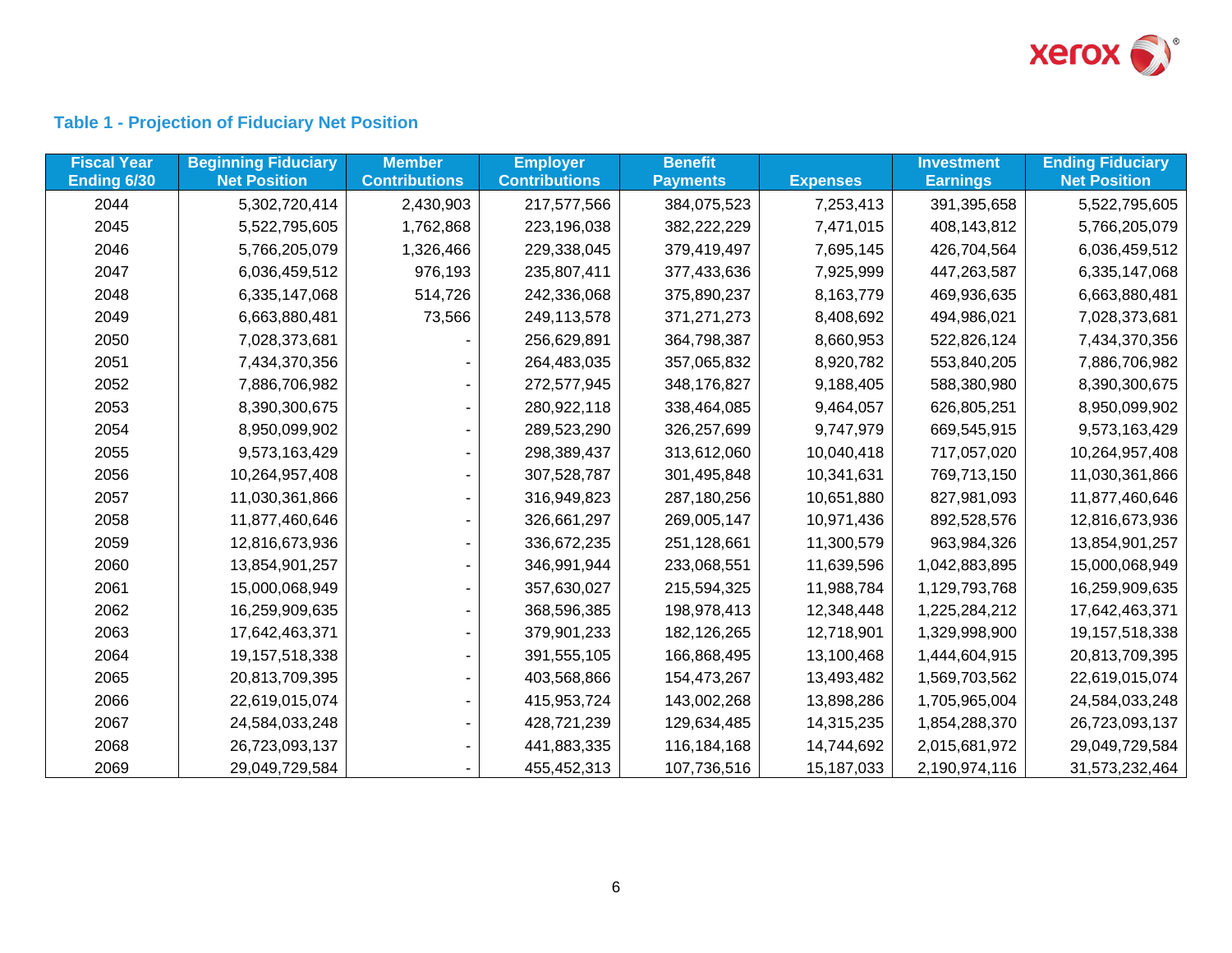# **Table 2: Actuarial Present Value of Projected Benefit Payments**

|                                   |                                                   |                                   |                                 | <b>Benefit Payments</b>           | <b>Present Value of Benefit Payments</b> |                                     |                                                        |  |
|-----------------------------------|---------------------------------------------------|-----------------------------------|---------------------------------|-----------------------------------|------------------------------------------|-------------------------------------|--------------------------------------------------------|--|
| <b>Fiscal Year</b><br>Ending 6/30 | <b>Beginning Fiduciary</b><br><b>Net Position</b> | <b>Benefit</b><br><b>Payments</b> | <b>Funded</b><br><b>Portion</b> | <b>Unfunded</b><br><b>Portion</b> | <b>Funded Portion</b><br>at 7.50%        | <b>Unfunded</b><br>Portion at 3.66% | <b>Using a Single Discount</b><br><b>Rate of 7.50%</b> |  |
| 2014                              | \$1,899,098,749                                   | \$194,290,189                     | \$194,290,189                   | $\frac{1}{2}$ .                   | \$187,390,098                            | $\mathsf{\$}$ .                     | \$187,390,098                                          |  |
| 2015                              | 1,980,483,702                                     | 205,922,010                       | 205,922,010                     |                                   | 184,752,393                              |                                     | 184,752,393                                            |  |
| 2016                              | 2,061,928,971                                     | 218,333,309                       | 218,333,309                     |                                   | 182,221,173                              |                                     | 182,221,173                                            |  |
| 2017                              | 2,139,227,838                                     | 231,507,859                       | 231,507,859                     |                                   | 179,736,431                              |                                     | 179,736,431                                            |  |
| 2018                              | 2,211,290,213                                     | 245,361,080                       | 245,361,080                     |                                   | 177,201,578                              |                                     | 177,201,578                                            |  |
| 2019                              | 2,277,034,832                                     | 259,909,060                       | 259,909,060                     |                                   | 174,612,313                              |                                     | 174,612,313                                            |  |
| 2020                              | 2,335,371,306                                     | 275,931,065                       | 275,931,065                     |                                   | 172,443,004                              |                                     | 172,443,004                                            |  |
| 2021                              | 2,384,169,045                                     | 293,226,083                       | 293,226,083                     |                                   | 170,466,528                              |                                     | 170,466,528                                            |  |
| 2022                              | 2,421,188,498                                     | 311,602,326                       | 311,602,326                     |                                   | 168,511,190                              |                                     | 168,511,190                                            |  |
| 2023                              | 2,444,372,657                                     | 330,751,499                       | 330,751,499                     |                                   | 166,387,774                              |                                     | 166,387,774                                            |  |
| 2024                              | 2,451,926,025                                     | 219,425,672                       | 219,425,672                     |                                   | 102,683,003                              |                                     | 102,683,003                                            |  |
| 2025                              | 2,578,107,066                                     | 228,564,129                       | 228,564,129                     |                                   | 99,497,172                               |                                     | 99,497,172                                             |  |
| 2026                              | 2,706,762,915                                     | 238,256,109                       | 238,256,109                     |                                   | 96,480,210                               |                                     | 96,480,210                                             |  |
| 2027                              | 2,837,358,630                                     | 248,568,991                       | 248,568,991                     |                                   | 93,633,807                               |                                     | 93,633,807                                             |  |
| 2028                              | 2,969,322,808                                     | 259,197,502                       | 259,197,502                     |                                   | 90,825,559                               |                                     | 90,825,559                                             |  |
| 2029                              | 3,102,422,166                                     | 270,673,316                       | 270,673,316                     |                                   | 88,229,587                               |                                     | 88,229,587                                             |  |
| 2030                              | 3,235,924,250                                     | 283,227,661                       | 283,227,661                     |                                   | 85,880,785                               |                                     | 85,880,785                                             |  |
| 2031                              | 3,368,675,069                                     | 296,592,561                       | 296,592,561                     |                                   | 83,658,896                               |                                     | 83,658,896                                             |  |
| 2032                              | 3,499,713,678                                     | 311,265,612                       | 311,265,612                     |                                   | 81,672,256                               |                                     | 81,672,256                                             |  |
| 2033                              | 3,627,520,006                                     | 327,192,994                       | 327, 192, 994                   |                                   | 79,861,772                               |                                     | 79,861,772                                             |  |
| 2034                              | 3,750,189,841                                     | 335,193,640                       | 335,193,640                     |                                   | 76,106,588                               |                                     | 76,106,588                                             |  |
| 2035                              | 3,875,377,698                                     | 342,219,014                       | 342,219,014                     |                                   | 72,280,668                               |                                     | 72,280,668                                             |  |
| 2036                              | 4,004,536,891                                     | 348,430,517                       | 348,430,517                     |                                   | 68,458,242                               |                                     | 68,458,242                                             |  |
| 2037                              | 4,139,130,958                                     | 354,674,270                       | 354,674,270                     |                                   | 64,823,246                               |                                     | 64,823,246                                             |  |
| 2038                              | 4,279,730,769                                     | 361,342,533                       | 361,342,533                     |                                   | 61,434,413                               |                                     | 61,434,413                                             |  |
| 2039                              | 4,426,259,116                                     | 367,826,708                       | 367,826,708                     |                                   | 58,173,798                               |                                     | 58,173,798                                             |  |
| 2040                              | 4,579,423,549                                     | 373,229,995                       | 373,229,995                     |                                   | 54,910,100                               |                                     | 54,910,100                                             |  |
| 2041                              | 4,741,333,759                                     | 377,329,634                       | 377,329,634                     |                                   | 51,640,228                               |                                     | 51,640,228                                             |  |
| 2042                              | 4,914,301,211                                     | 379,934,548                       | 379,934,548                     |                                   | 48,369,050                               |                                     | 48,369,050                                             |  |